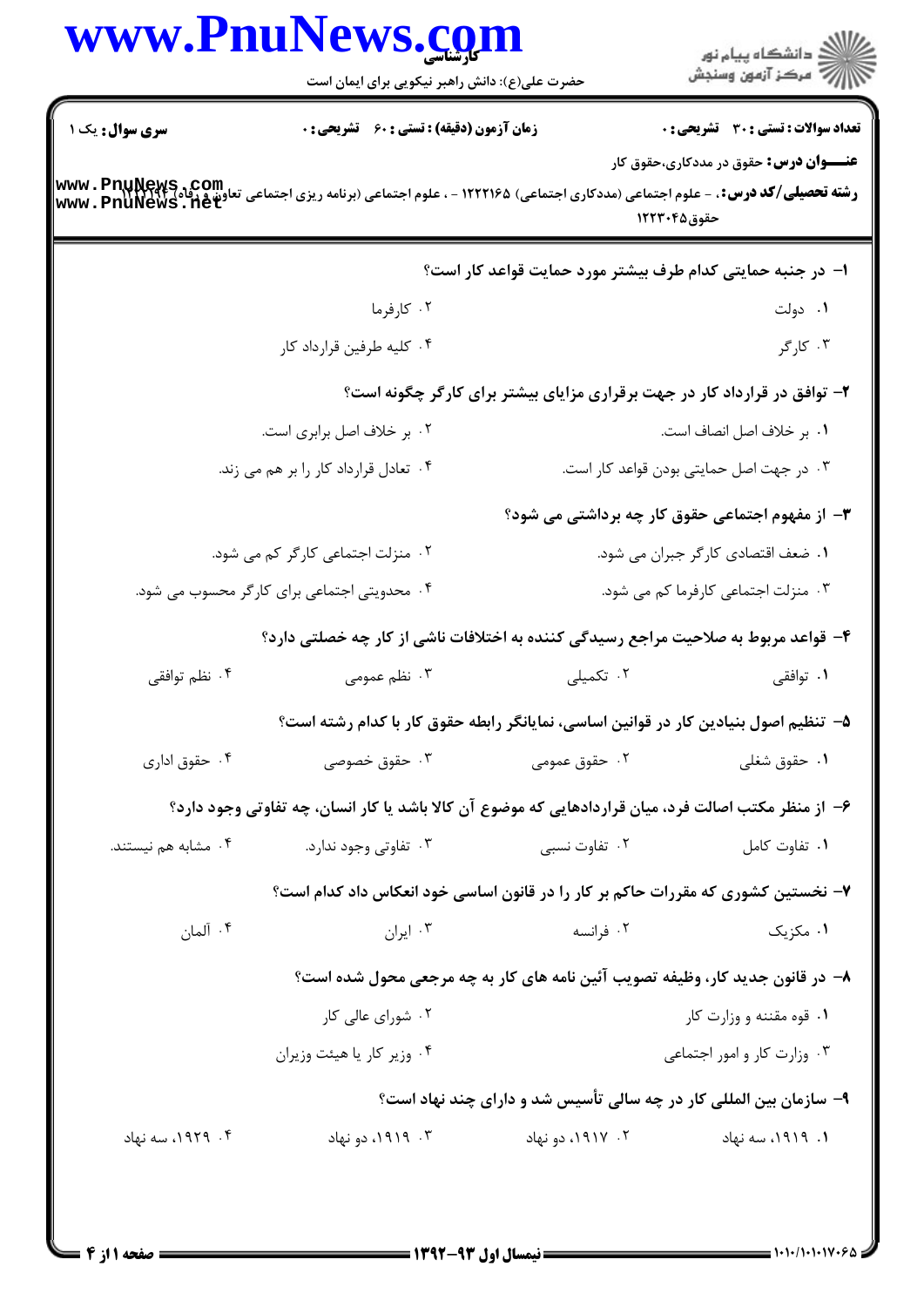|                        | حضرت علی(ع): دانش راهبر نیکویی برای ایمان است  |                                                                                                                                                                       | ر<br>اڳ دانشڪاه پيام نور<br>اڳ مرڪز آزمون وسنڊش               |
|------------------------|------------------------------------------------|-----------------------------------------------------------------------------------------------------------------------------------------------------------------------|---------------------------------------------------------------|
| <b>سری سوال : ۱ یک</b> | زمان آزمون (دقیقه) : تستی : 60 گشریحی : 0      |                                                                                                                                                                       | <b>تعداد سوالات : تستی : 30 ٪ تشریحی : 0</b>                  |
|                        |                                                | www . PnuNews . Com<br> و <b>شته تحصیلی/کد درس:</b> علوم اجتماعی (مددکاری اجتماعی) ۱۲۲۲۱۶۵ - ، علوم اجتماعی (برنامه ریزی اجتماعی تعاون ورقاه)<br> www . PnuNews . net | <b>عنــــوان درس:</b> حقوق در مددکاری،حقوق کار<br>حقوق1۲۲۳۰۴۵ |
|                        |                                                |                                                                                                                                                                       | ۱۰– تعهد پزشک در قرارداد کار چه ماهیتی دارد؟                  |
| ۰۴ تعهد محض و مطلق     | ۰۳ تعهد به وسیله                               | ۰۲ تعهد طبیعی                                                                                                                                                         | ۰۱ تعهد به نتيجه                                              |
|                        |                                                | 11- حقوق و مزایای دریافتی کارگر در قانون جدید کار چه نام دارد؟                                                                                                        |                                                               |
| ۰۴ حقوق                | ۰۳ حق الزحمه                                   | ٠٢ حق السعي                                                                                                                                                           | ۰۱ مزد                                                        |
|                        |                                                |                                                                                                                                                                       | ۱۲– کارگران پاره وقت اساساً تابع کدام قواعد می باشند؟         |
| ۰۴ قواعد حقوق کار      | ۰۳ قواعد توافقي                                | ۰۲ قواعد کلی قراردادها                                                                                                                                                | ۰۱ قواعد عرفی                                                 |
|                        |                                                | ۱۳- در صورتی که مدیر کارگاه خارج از اختیار خود تعهدی کند و کارفرما آن را نپذیرد:                                                                                      |                                                               |
|                        |                                                | ۰۱ مدیر شخصاً در برابر کارگران مسئول است و باید بدان عمل کند.                                                                                                         |                                                               |
|                        |                                                | ۰۲ کارفرما در برابر کارگران مسئول است و حق رجوع به مدیر را نیز دارد.                                                                                                  |                                                               |
|                        |                                                | ۰۳ کارفرما در برابر کارگران مسئول است و حق رجوع به مدیر را ندارد.                                                                                                     |                                                               |
|                        |                                                | ۰۴ مدیر و کارفرما در برابر کارگران متضامناً مسئول هستند و باید بدان عمل کنند.                                                                                         |                                                               |
|                        |                                                |                                                                                                                                                                       | ۱۴– مطالبات کارگران از کارفرمایان چه نوع ویژگی دارد؟          |
|                        | ۰۲ طلب عادی است.                               |                                                                                                                                                                       | ۰۱ جزء طلب ممتازه است.                                        |
|                        | ۰۴ همچون سایر مطالبات عمومی.                   |                                                                                                                                                                       | ۰۳ طلب فوق قانونی است.                                        |
|                        |                                                | ۱۵− در مورد شمول قانون کار در روابط کارگری و کارفرمایی کدام گزینه صحیح است؟                                                                                           |                                                               |
|                        | ۰۲ شمول قانون کار خاص است و عدم شمول عام       |                                                                                                                                                                       | ۰۱ شمول قانون کار اصل است و عدم شمول استثناء                  |
|                        | ۰۴ شمول قانون کار محدود است و عدم شمول نامحدود |                                                                                                                                                                       | ۰۳ شمول قانون کار استثناء است و عدم شمول اصل                  |
|                        |                                                | ۱۶– کارکنان واحدهای تولیدی وابسته به نهادهای انقلاب که تولیدات غیر تسلیحاتی دارند تابع کدام قانون هستند؟                                                              |                                                               |
| ۰۴ قانون کار           | ۰۳ مقررات عمومی                                | ۰۲ خدمات کشوری                                                                                                                                                        | ۰۱ استخدام کشوری                                              |
|                        |                                                | ۱۷– کدام موضوع الزاماً نیاز نیست در قرارداد کار ذکر شود؟                                                                                                              |                                                               |
| ۰۴ موارد غیر عرفی      | ۰۳ ساعات کار                                   | ۰۲ تاریخ قرارداد                                                                                                                                                      | ٠١. محل انجام كار                                             |
|                        |                                                |                                                                                                                                                                       | 18– قرارداد کار از چه ویژگی برخوردار می باشد؟                 |
|                        |                                                |                                                                                                                                                                       |                                                               |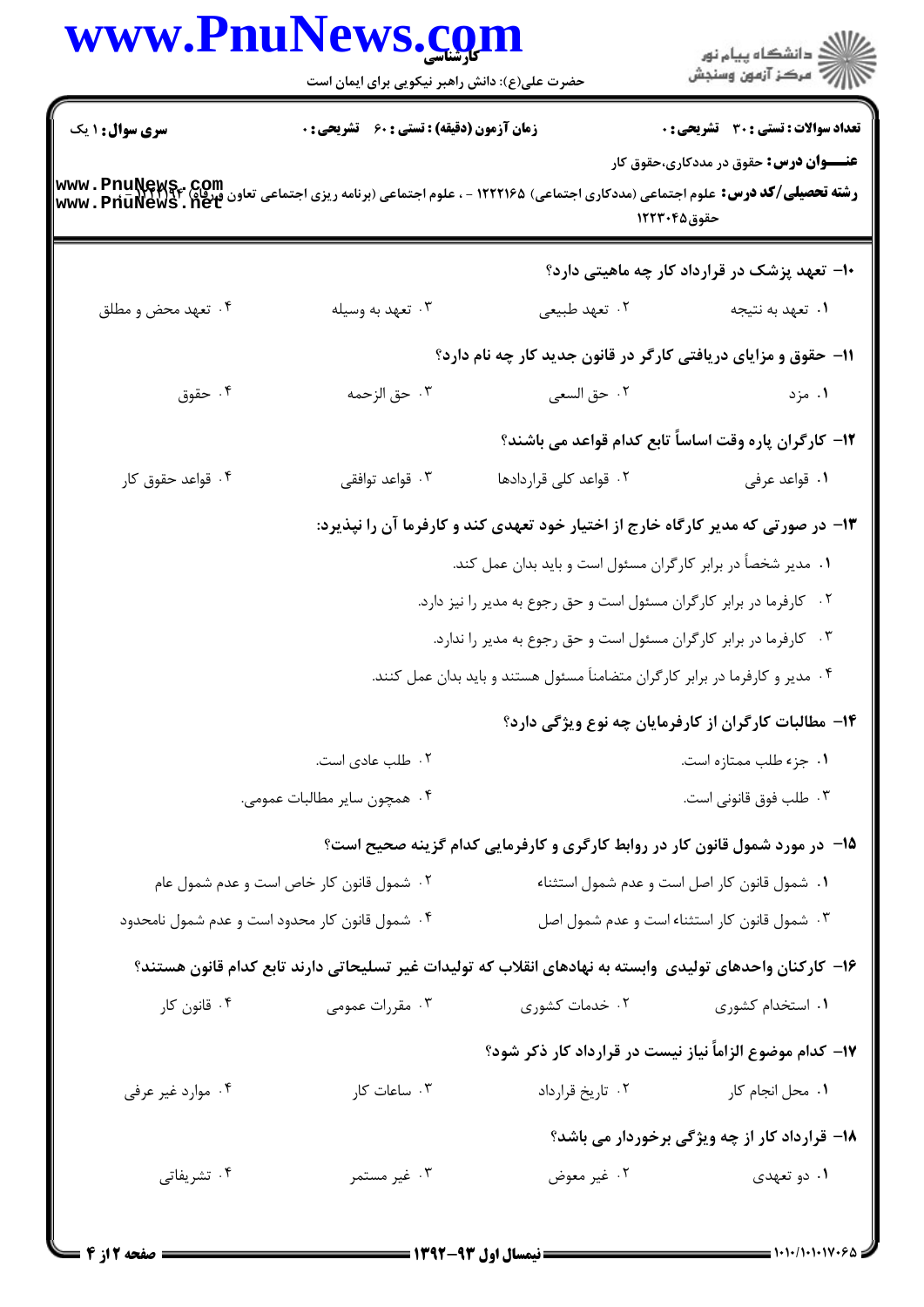|                                                                                                  | www.PnuNews.com<br>حضرت علی(ع): دانش راهبر نیکویی برای ایمان است                                                                                                                                                     |                   | ڪ دانشڪاه پيا <sub>م</sub> نور<br>۾ سرڪز آزمون وسنڊش                                                          |  |  |
|--------------------------------------------------------------------------------------------------|----------------------------------------------------------------------------------------------------------------------------------------------------------------------------------------------------------------------|-------------------|---------------------------------------------------------------------------------------------------------------|--|--|
| <b>سری سوال : ۱ یک</b>                                                                           | <b>زمان آزمون (دقیقه) : تستی : 60 ٪ تشریحی : 0</b><br><b>رشته تحصیلی/کد درس:</b> علوم اجتماعی (مددکاری اجتماعی) ۱۲۲۲۱۶۵ - ، علوم اجتماعی (برنامه ریزی اجتماعی تعاون ورفه) www . PnuNewS , net<br>www . PnuNews . net |                   | <b>تعداد سوالات : تستی : 30 ٪ تشریحی : 0</b><br><b>عنــــوان درس:</b> حقوق در مددکاری،حقوق کار<br>حقوق1۲۲۴۰۴۵ |  |  |
|                                                                                                  |                                                                                                                                                                                                                      |                   | ۱۹- برابر ماده ۷۹ قانون کار به کار گیری چه افرادی ممنوع است؟                                                  |  |  |
|                                                                                                  | ۰۲ افراد کمتر از ۱۰ سال تمام                                                                                                                                                                                         |                   | ۰۱ افراد کمتر از ۱۸ سال تمام                                                                                  |  |  |
|                                                                                                  | ۰۴ افراد کمتر از ۱۵ سال تمام                                                                                                                                                                                         |                   | ۰۳ دختران کمتر از ۱۵ سال تمام                                                                                 |  |  |
|                                                                                                  | ۲۰- اشتباه در طرف قرارداد کار در صورتی که شخصیت وی علت عمده عقد نباشد چه حکمی دارد؟                                                                                                                                  |                   |                                                                                                               |  |  |
|                                                                                                  | ۰۲ موجب عدم نفوذ عقد می گردد.                                                                                                                                                                                        |                   | ۰۱ تأثیری در صحت عقد ندارد.                                                                                   |  |  |
|                                                                                                  | ۰۴ عقد را منفسخ می کند.                                                                                                                                                                                              |                   | ۰۳ موجب بطلان عقد می شود.                                                                                     |  |  |
|                                                                                                  |                                                                                                                                                                                                                      |                   | <b>۲۱</b> - کارفرما باید چه شخصی باشد؟                                                                        |  |  |
|                                                                                                  | ۰۲ شخص حقوقی                                                                                                                                                                                                         |                   | ۰۱ شخص حقیقی                                                                                                  |  |  |
|                                                                                                  | ۰۴ شخص حقیقی یا حقوقی                                                                                                                                                                                                |                   | ۰۳ شخص اعتباري                                                                                                |  |  |
|                                                                                                  |                                                                                                                                                                                                                      |                   | ۲۲- حداکثر مدت دوره آزمایشی قرارداد کار برای کارگران ماهر و دارای تخصص چقدر است؟                              |  |  |
| ۰۴ یک سال                                                                                        | ۰۳ شش ماه                                                                                                                                                                                                            | ۰۲ سه ماه         | ۰۱ یک ماه                                                                                                     |  |  |
| ۲۳- اگر در قرارداد کار، مدت مرخصی سالانه کارگر بیست روز تعیین شده باشد چنین توافقی چه حکمی دارد؟ |                                                                                                                                                                                                                      |                   |                                                                                                               |  |  |
| ۰۴ قابل فسخ است.                                                                                 | ۰۳ صحیح است.                                                                                                                                                                                                         | ۰۲ اعتبار ندارد.  | ۰۱ غیرنافذ است.                                                                                               |  |  |
|                                                                                                  | ۲۴- در قانون کار ۱۳۶۹ در تعریف قرارداد کار به کدام نوع از قراردادهای کار اشاره ای نشده است؟                                                                                                                          |                   |                                                                                                               |  |  |
|                                                                                                  | ۰۲ قرارداد کار مدت غیرموقت                                                                                                                                                                                           |                   | ۰۱ قرارداد کار مدت موقت                                                                                       |  |  |
|                                                                                                  | ۰۴ قرارداد کار، کار معین                                                                                                                                                                                             |                   | ۰۳ قرارداد کار نامحدود                                                                                        |  |  |
|                                                                                                  | ۲۵– طبق قانون کار ۱۳۶۹ در صورت اخراج موجه کارگر، کارفرما چه تکلیفی در قبال کارگر بر عهده دارد؟                                                                                                                       |                   |                                                                                                               |  |  |
|                                                                                                  | ۰۲ پرداخت خسارت اخراج                                                                                                                                                                                                |                   | ٠١. پرداخت حق سنوات                                                                                           |  |  |
|                                                                                                  | ۰۴ هیچ تکلیفی بر عهده ندارد.                                                                                                                                                                                         |                   | ۰۳ بازگرداندن کارگر به کار                                                                                    |  |  |
|                                                                                                  |                                                                                                                                                                                                                      |                   | ۲۶- در کدام یک از موارد تعلیق قرارداد کار، مدت تعلیق جزء سابقه خدمت به شمار می آید؟                           |  |  |
| ۰۴ مرخصی بدون حقوق                                                                               | ۰۳ اعتصاب                                                                                                                                                                                                            | ۰۲ مرخصي استعلاجي | ۰۱ مرخصی آموزشی                                                                                               |  |  |
|                                                                                                  |                                                                                                                                                                                                                      |                   | ۲۷– عدم پذیرش کارگر توسط کارفرما بعد از رفع حالت تعلیق در حکم کدام امر حقوقی است؟                             |  |  |
| ۰۴ انفصال غیرقانونی                                                                              | ۰۳ انفصال موجه                                                                                                                                                                                                       | ۰۲ اخراج موجه     | ٠١. اخراج غيرقانوني                                                                                           |  |  |
|                                                                                                  |                                                                                                                                                                                                                      |                   |                                                                                                               |  |  |